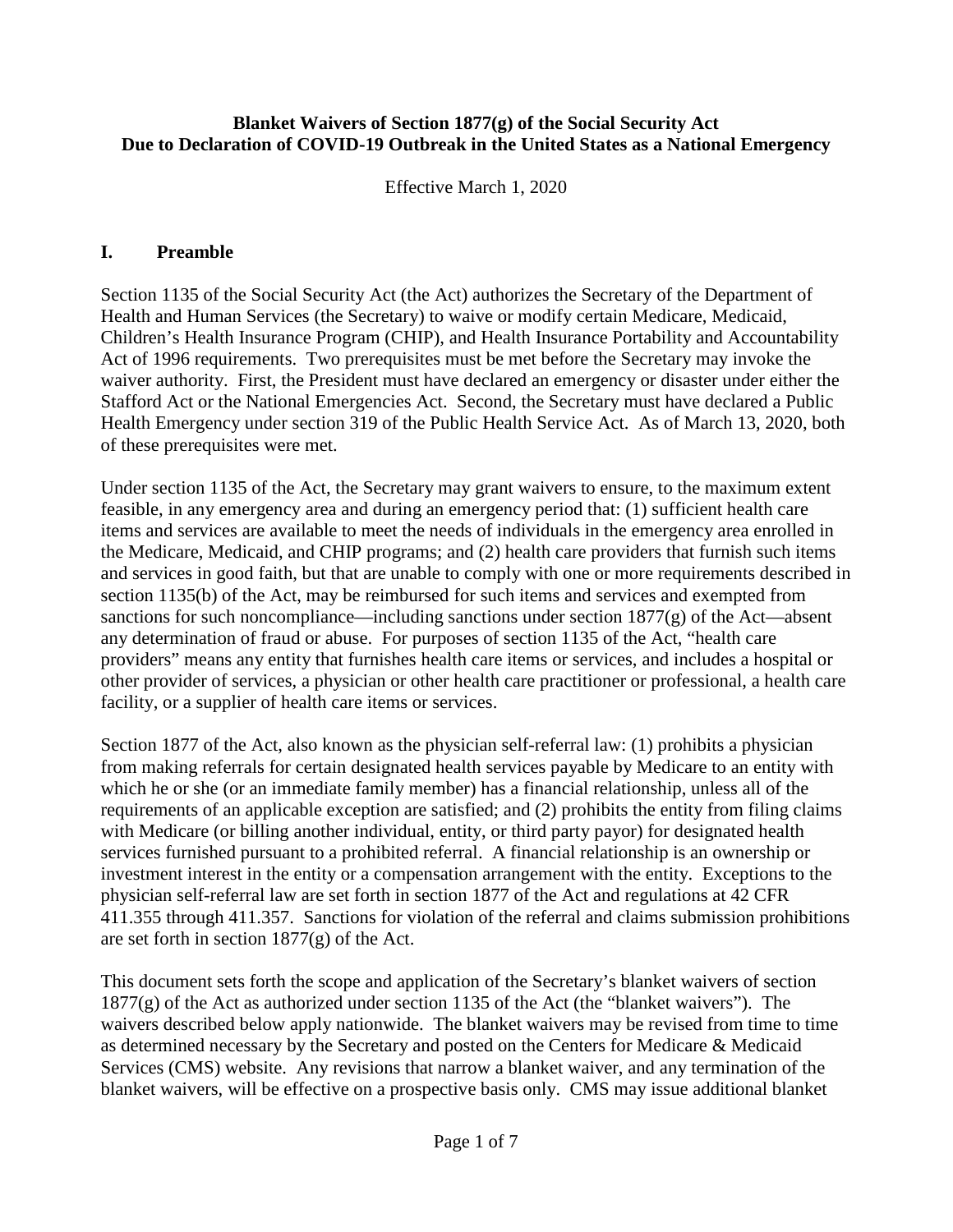waivers. Additional blanket waivers will have the effective date stated in the additional blanket waivers. For each blanket waiver, the waiver of section 1877(g) is limited to the circumstances described in the individual blanket waiver, and health care providers must satisfy all conditions of the blanket waiver in order to rely on the blanket waiver. As stated in section II.B, CMS will pay claims for designated health services that, but for satisfying the conditions of a blanket waiver, would violate the physician self-referral law.

Parties utilizing the blanket waivers must make records relating to the use of the blanket waivers available to the Secretary upon request. Although the blanket waivers may be used beginning on the effective date set forth in section II.A of this blanket waiver document and do not require the submission of specific documentation or notice to the Secretary or CMS in advance of their use, we encourage parties to develop and maintain records in a timely manner as a best practice.

Finally, we remind parties that reliance on the waivers may be unnecessary because many financial relationships related to COVID-19 Purposes (as defined in section II.A below) may satisfy the requirements of existing exceptions to the physician self-referral law.

For purposes of the blanket waivers, the following terms have the meanings set forth in 42 CFR 411.351: centralized building, designated health services, entity, fair market value, hospital, immediate family member, physician, physician in the group practice, physician organization, referral, referring physician, remuneration, rural area, and same building. For purposes of the blanket waivers, the following terms have the meanings set forth in 42 CFR 411.354: financial relationship, ownership or investment interest, and compensation arrangement.

Inquiries regarding the blanket waivers may be sent to [1877CallCenter@cms.hhs.gov.](mailto:1877CallCenter@cms.hhs.gov)

## **II. Waivers**

A. Conditions Applicable to All Blanket Waivers of Section 1877(g) of the Act

The following waivers have an issuance date of March 30, 2020, but will have retroactive effect to March 1, 2020, nationwide, and shall terminate as set forth in section 1135(e) of the Act. Parties may not use the blanket waivers after the expiration of the Secretary's authority to grant waivers for the COVID-19 outbreak in the United States.

The waivers described herein apply in the geographic area covered by the President's proclamation, pursuant to the National Emergencies Act, on March 13, 2020, that the COVID-19 outbreak in the United States constitutes a national emergency; and my January 31, 2020, determination, pursuant to section 319 of the Public Health Service Act, that a public health emergency as a result of confirmed cases of 2019 Novel Coronavirus (previously referred to as 2019-nCoV, now as COVID-19), exists and has existed since January 27, 2020, nationwide.

The blanket waivers apply only to financial relationships and referrals that are related to the national emergency that is the COVID-19 outbreak in the United States. Any remuneration described in the blanket waivers must be directly between the entity and: (1) the physician or the physician organization in whose shoes the physician stands under 42 CFR 411.354(c); or (2) the immediate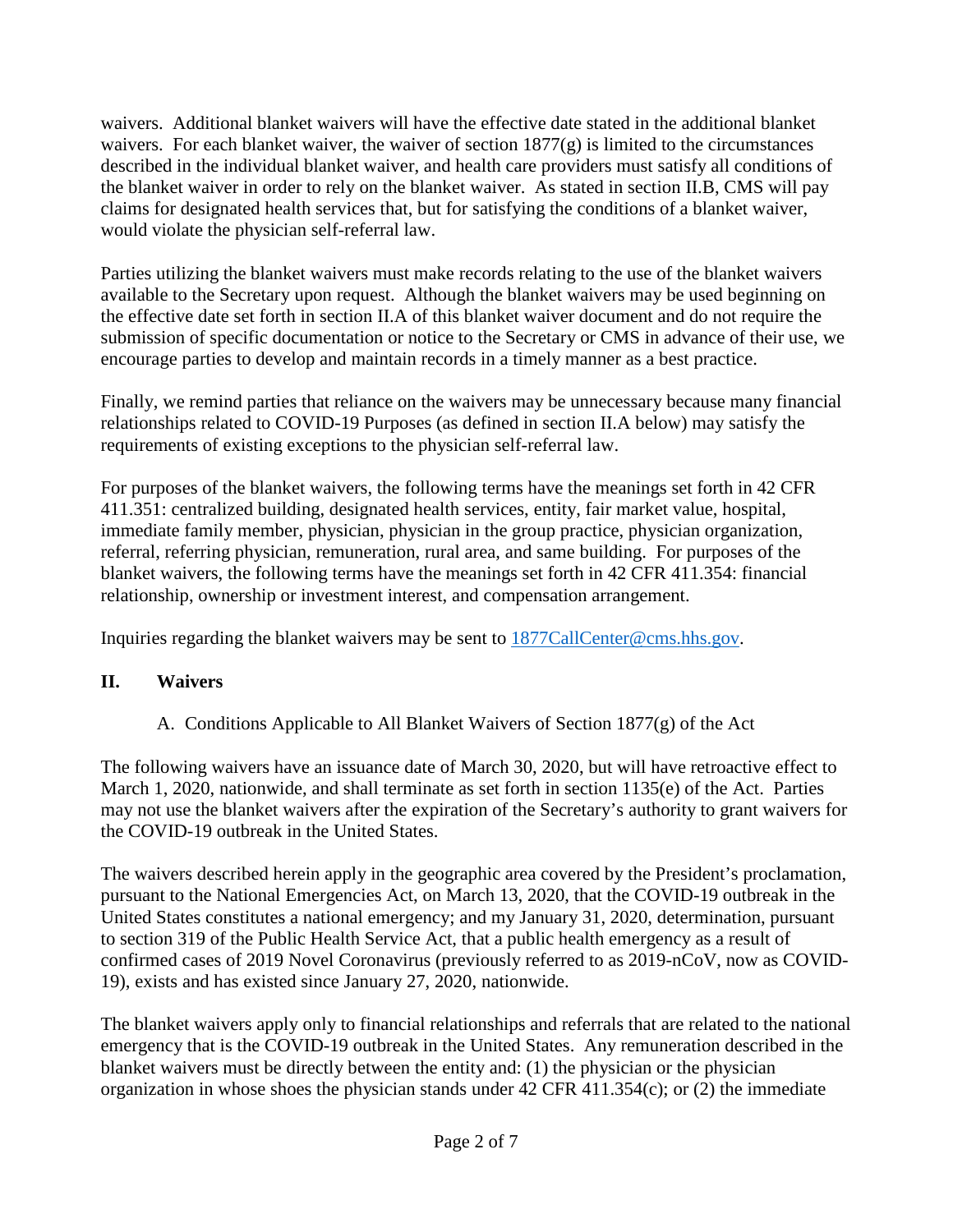family member of the physician. The remuneration and referrals described in the blanket waivers must be solely related to COVID-19 Purposes. For purposes of the blanket waivers, COVID-19 Purposes means—

- Diagnosis or medically necessary treatment of COVID-19 for any patient or individual, whether or not the patient or individual is diagnosed with a confirmed case of COVID-19;
- Securing the services of physicians and other health care practitioners and professionals to furnish medically necessary patient care services, including services not related to the diagnosis and treatment of COVID-19, in response to the COVID-19 outbreak in the United States;
- Ensuring the ability of health care providers to address patient and community needs due to the COVID-19 outbreak in the United States;
- Expanding the capacity of health care providers to address patient and community needs due to the COVID-19 outbreak in the United States;
- Shifting the diagnosis and care of patients to appropriate alternative settings due to the COVID-19 outbreak in the United States; or
- Addressing medical practice or business interruption due to the COVID-19 outbreak in the United States in order to maintain the availability of medical care and related services for patients and the community.
- B. Blanket Waivers

Pursuant to Section 1135(b) of the Social Security Act (the Act) (42 U.S.C. § 1320b-5), I, Alex M. Azar II, Secretary of Health and Human Services, hereby waive the sanctions under section 1877(g) of the Act and regulations thereunder for referrals and claims related to the following to ensure that: (1) sufficient health care items and services are available to meet the needs of individuals enrolled in the Medicare, Medicaid, and CHIP programs; and (2) health care providers (as defined in section 1135(g) of the Act) that furnish such items and services in good faith, but are unable to comply with one or more of the specified requirements of section 1877 of the Act and regulations thereunder as a result of the consequences of the COVID-19 pandemic, may be reimbursed for such items and services and exempted from sanctions for such noncompliance, absent the government's determination of fraud or abuse:

- 1. Remuneration from an entity to a physician (or an immediate family member of a physician) that is above or below the fair market value for services personally performed by the physician (or the immediate family member of the physician) to the entity.
- 2. Rental charges paid by an entity to a physician (or an immediate family member of a physician) that are below fair market value for the entity's lease of office space from the physician (or the immediate family member of the physician).
- 3. Rental charges paid by an entity to a physician (or an immediate family member of a physician) that are below fair market value for the entity's lease of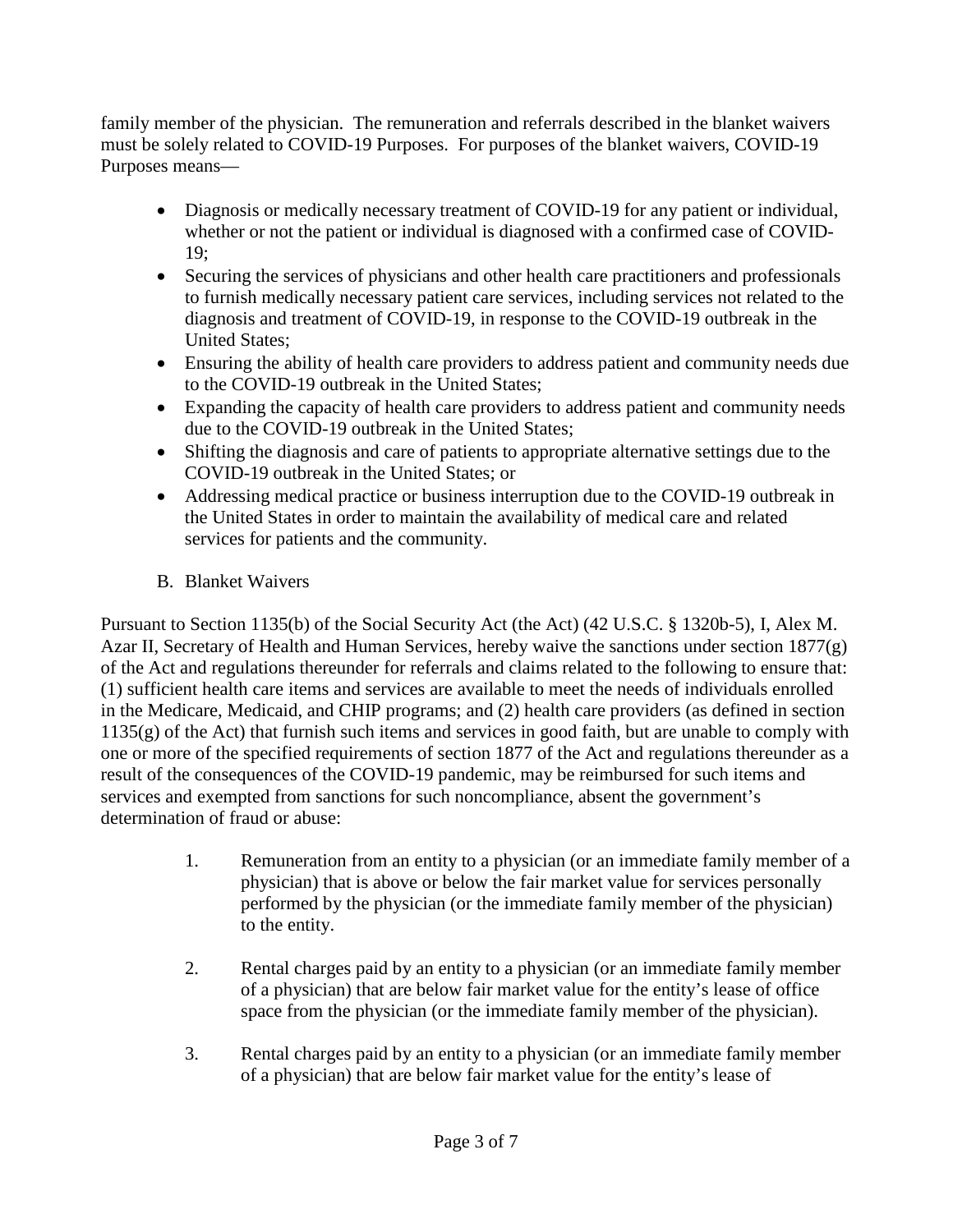equipment from the physician (or the immediate family member of the physician).

- 4. Remuneration from an entity to a physician (or an immediate family member of a physician) that is below fair market value for items or services purchased by the entity from the physician (or the immediate family member of the physician).
- 5. Rental charges paid by a physician (or an immediate family member of a physician) to an entity that are below fair market value for the physician's (or immediate family member's) lease of office space from the entity.
- 6. Rental charges paid by a physician (or an immediate family member of a physician) to an entity that are below fair market value for the physician's (or immediate family member's) lease of equipment from the entity.
- 7. Remuneration from a physician (or an immediate family member of a physician) to an entity that is below fair market value for the use of the entity's premises or for items or services purchased by the physician (or the immediate family member of the physician) from the entity.
- 8. Remuneration from a hospital to a physician in the form of medical staff incidental benefits that exceeds the limit set forth in 42 CFR 411.357(m)(5).
- 9. Remuneration from an entity to a physician (or the immediate family member of a physician) in the form of nonmonetary compensation that exceeds the limit set forth in 42 CFR 411.357(k)(1).
- 10. Remuneration from an entity to a physician (or the immediate family member of a physician) resulting from a loan to the physician (or the immediate family member of the physician): (1) with an interest rate below fair market value; or (2) on terms that are unavailable from a lender that is not a recipient of the physician's referrals or business generated by the physician.
- 11. Remuneration from a physician (or the immediate family member of a physician) to an entity resulting from a loan to the entity: (1) with an interest rate below fair market value; or (2) on terms that are unavailable from a lender that is not in a position to generate business for the physician (or the immediate family member of the physician).
- 12. The referral by a physician owner of a hospital that temporarily expands its facility capacity above the number of operating rooms, procedure rooms, and beds for which the hospital was licensed on March 23, 2010 (or, in the case of a hospital that did not have a provider agreement in effect as of March 23, 2010, but did have a provider agreement in effect on December 31, 2010, the effective date of such provider agreement) without prior application and approval of the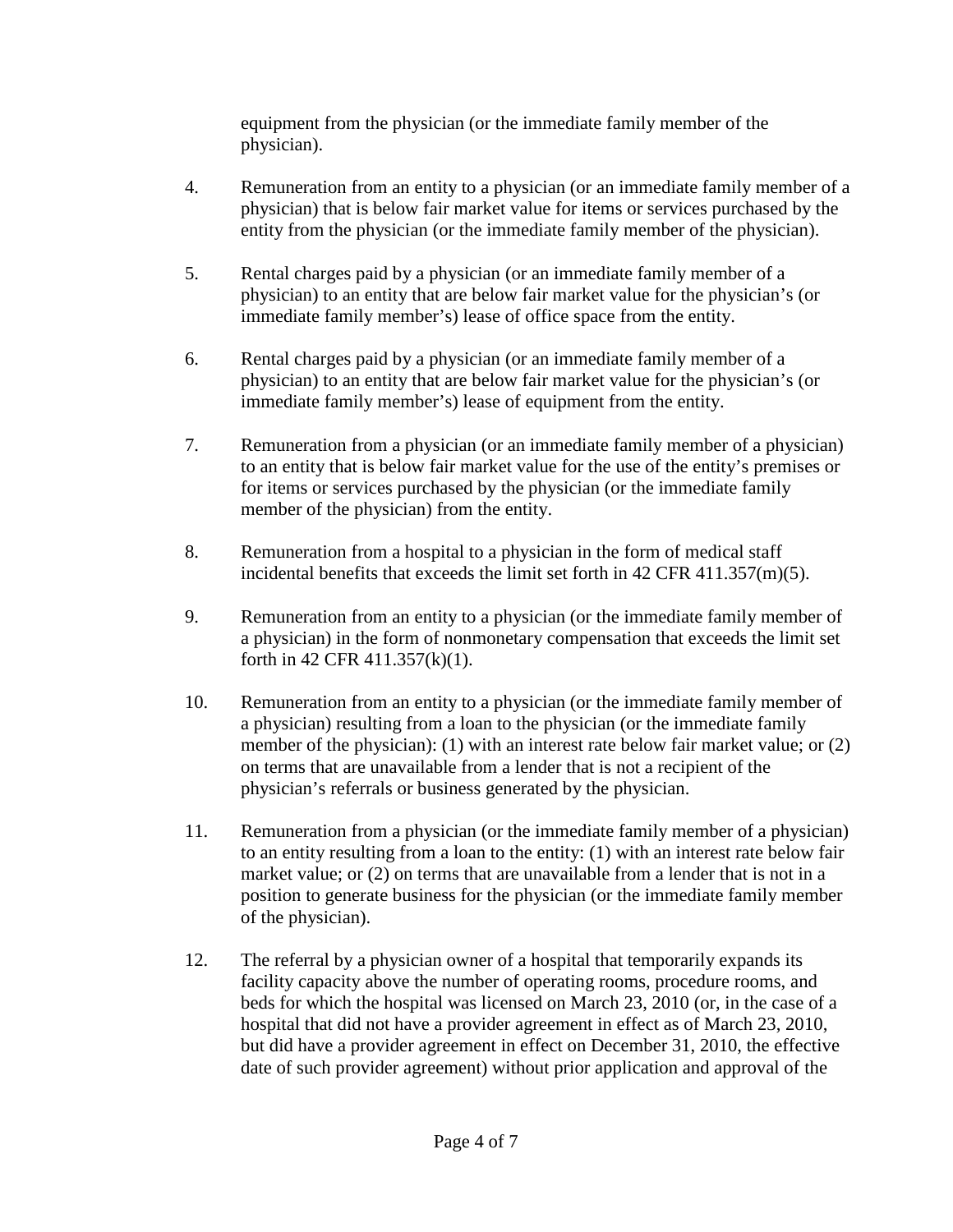expansion of facility capacity as required under section  $1877(i)(1)(B)$  and (i)(3) of the Act and 42 CFR 411.362(b)(2) and (c).

- 13. Referrals by a physician owner of a hospital that converted from a physicianowned ambulatory surgical center to a hospital on or after March 1, 2020, provided that: (i) the hospital does not satisfy one or more of the requirements of section  $1877(i)(1)(A)$  through (E) of the Act; (ii) the hospital enrolled in Medicare as a hospital during the period of the public health emergency described in section II.A of this blanket waiver document; (iii) the hospital meets the Medicare conditions of participation and other requirements not waived by CMS during the period of the public health emergency described in section II.A of this blanket waiver document; and (iv) the hospital's Medicare enrollment is not inconsistent with the Emergency Preparedness or Pandemic Plan of the State in which it is located.
- 14. The referral by a physician of a Medicare beneficiary for the provision of designated health services to a home health agency: (1) that does not qualify as a rural provider under 42 CFR 411.356(c)(1); and (2) in which the physician (or an immediate family member of the physician) has an ownership or investment interest.
- 15. The referral by a physician in a group practice for medically necessary designated health services furnished by the group practice in a location that does not qualify as a "same building" or "centralized building" for purposes of 42 CFR 411.355(b)(2).
- 16. The referral by a physician in a group practice for medically necessary designated health services furnished by the group practice to a patient in his or her private home, an assisted living facility, or independent living facility where the referring physician's principal medical practice does not consist of treating patients in their private homes.
- 17. The referral by a physician to an entity with which the physician's immediate family member has a financial relationship if the patient who is referred resides in a rural area.
- 18. Referrals by a physician to an entity with whom the physician (or an immediate family member of the physician) has a compensation arrangement that does not satisfy the writing or signature requirement(s) of an applicable exception but satisfies each other requirement of the applicable exception, unless such requirement is waived under one or more of the blanket waivers set forth above.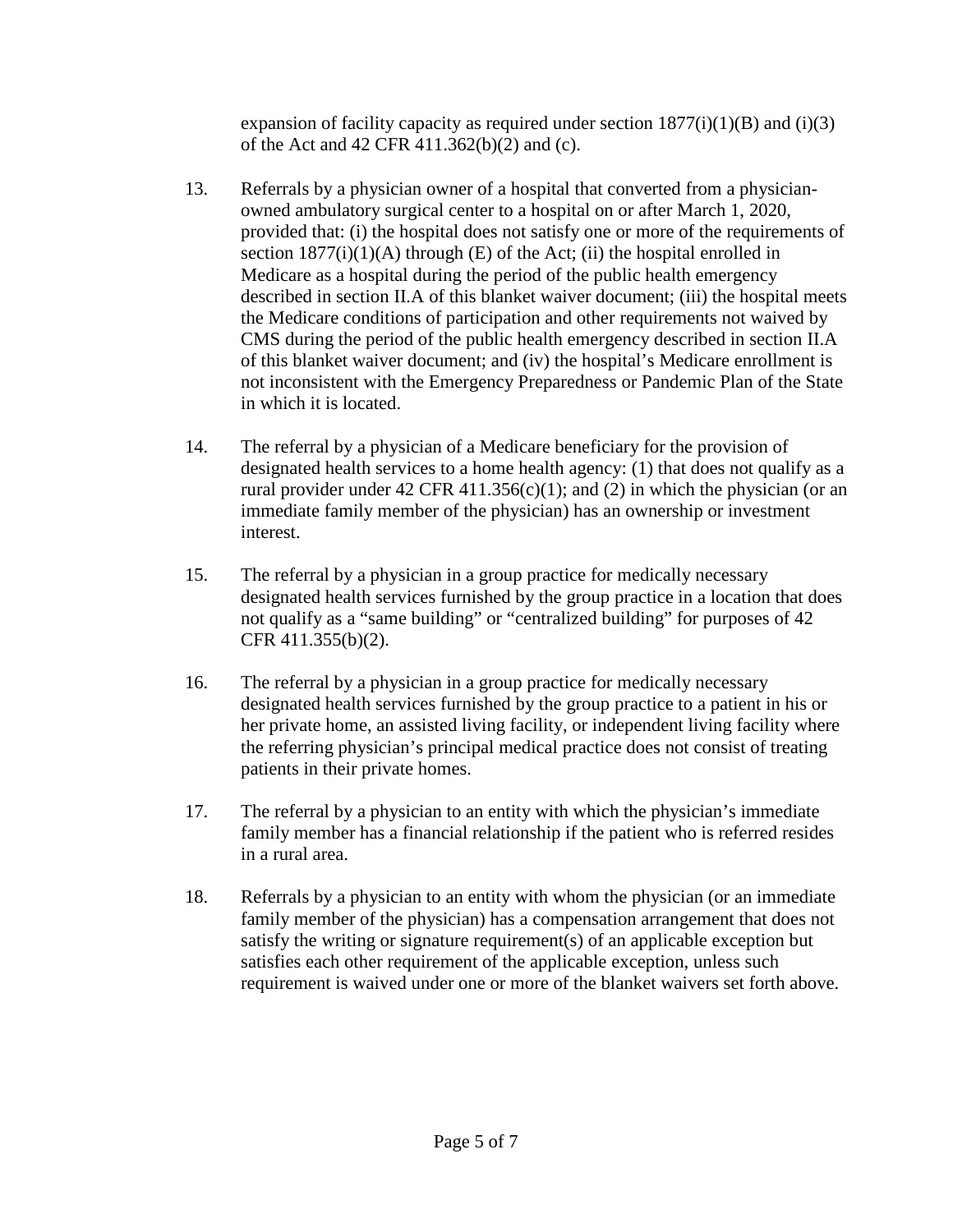## **III. Examples of Application of the Blanket Waivers**

The following are examples of remuneration, referrals, or conduct that may fall within the scope of the blanket waivers set forth in section II of this blanket waiver document. These examples are for illustrative purposes only and do not represent an exhaustive list of remuneration, referrals, and claims that would qualify for the waiver of sanctions under section 1877(g) of the Act under the blanket waivers. Unless the blanket waiver expressly applies only to a specific type of entity, the examples that include a hospital would apply to any entity that furnishes designated health services.

- A hospital pays physicians above their previously-contracted rate for furnishing professional services for COVID-19 patients in particularly hazardous or challenging environments.
- To accommodate patient surge, a hospital rents office space or equipment from an independent physician practice at below fair market value or at no charge.
- A hospital's employed physicians use the medical office space and supplies of independent physicians in order to treat patients who are not suspected of exposure to COVID-19 away from their usual medical office space on the campus of the hospital in order to isolate patients suspected of COVID-19 exposure.
- A hospital or home health agency purchases items or supplies from a physician practice at below fair market value or receives such items or supplies at no charge.
- A hospital provides free use of medical office space on its campus to allow physicians to provide timely and convenient services to patients who come to the hospital but do not need inpatient care.
- An entity provides free telehealth equipment to a physician practice to facilitate telehealth visits for patients who are observing social distancing or in isolation or quarantine.
- An entity sells personal protective equipment to a physician, or permits the physician to use space in a tent or other makeshift location, at below fair market value (or provides the items or permits the use of the premises at no charge).
- A hospital sends a hospital employee to an independent physician practice to assist with staff training on COVID-19, intake and treatment of patients most appropriately seen in a physician office, and care coordination between the hospital and the practice.
- A hospital provides meals, comfort items (for example, a change of clothing), or onsite child care with a value greater than \$36 per instance to medical staff physicians who spend long hours at the hospital during the COVID-19 outbreak in the United States.
- An entity provides nonmonetary compensation to a physician or an immediate family member of a physician in excess of the \$423 per year limit (per physician or immediate family member), such as continuing medical education related to the COVID-19 outbreak in the United States, supplies, food, or other grocery items, isolation-related needs (for example, hotel rooms and meals), child care, or transportation.
- A hospital lends money to a physician practice that provides exclusive anesthesia services at the hospital to offset lost income resulting from the cancellation of elective surgeries to ensure capacity for COVID-19 needs or covers a physician's 15 percent contribution for electronic health records (EHR) items and services in order to continue the physician's access to patient records and ongoing EHR technology support services.